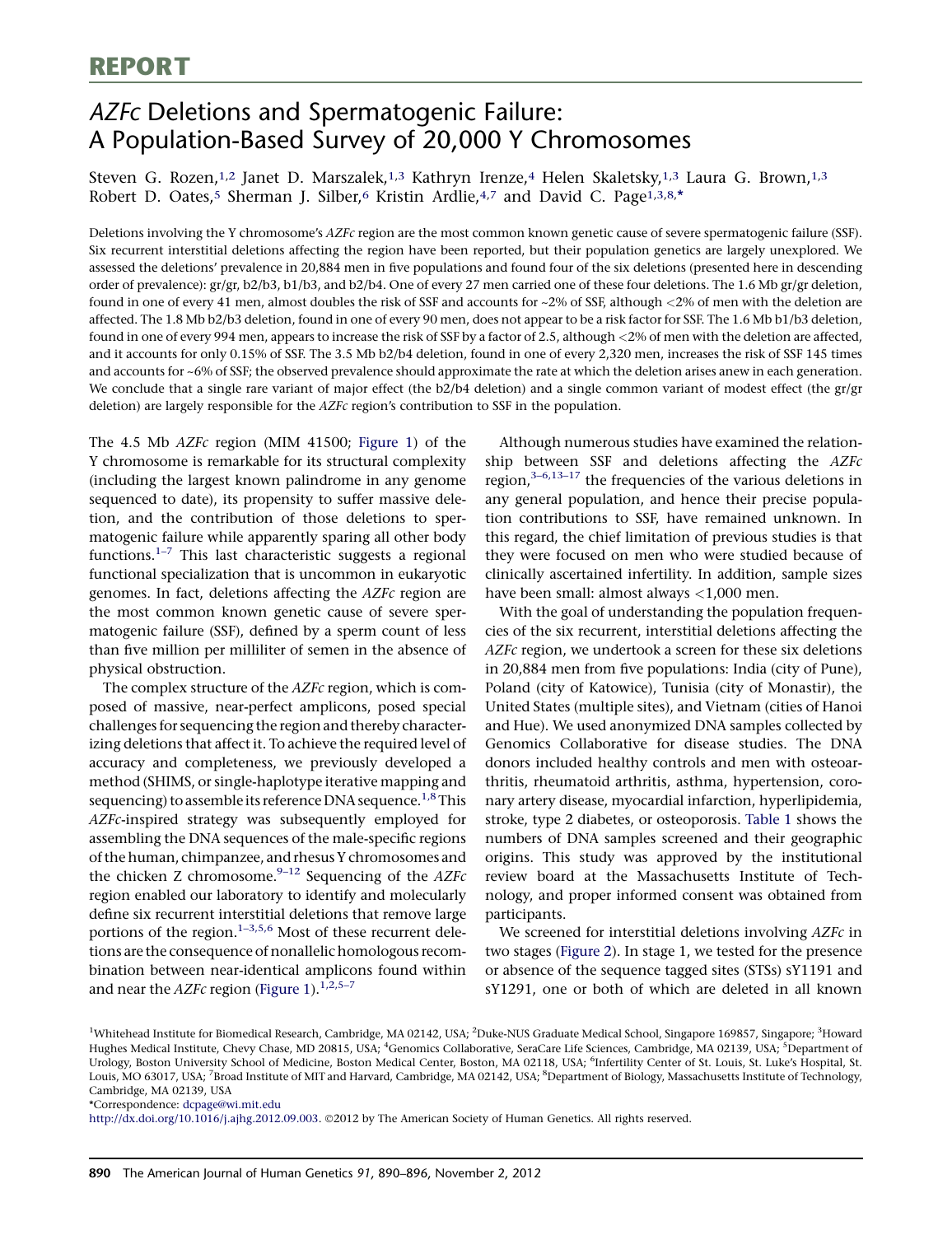<span id="page-1-0"></span>

Figure 1. The AZFc Region of the Y Chromosome and Deletions Affecting It

(A) Overview of the Y chromosome, including the male-specific region (MSY). The AZFc region is located in the euchromatic portion of the long arm. STS sY14, located in the sex-determining gene SRY (MIM 480000), served as a positive control for the presence of detectable Y chromosome DNA. The four deletions observed in the present study are schematized here and in the panels below.

(B) Sequence organization of the AZFc region and STSs used for detecting and categorizing deletions involving AZFc. Colored arrows indicate large, nearly identical segmental duplications, termed ''amplicons'' in this context. Arrows of the same color are  $>99.82\%$  identical to each other.<sup>1</sup> [Table S1](#page-5-0) provides assay details for STSs. We used STSs sY1191 and sY1291, marked by asterisks, in stage 1 of the screen. STS sY254 detects multiple sites in the AZFc region. A green "bow" indicates amplicons involved in ectopic crossing over in the gr/gr deletion and regions and STSs affected; the gr/gr deletion results in loss of only sY1291 and sY1189.

recurrent deletions involving AZFc (Figure 1 and [Table S1](#page-5-0), available online). In stage 2, we further tested the Y chromosomes that appeared to lack sY1191 and/or sY1291. In this stage, we confirmed the results for sY1191 and sY1291 both by testing these STSs on new aliquots of DNA and by testing different STSs (sY1192 and sY1189) that detect the same sites ([Figure 2\)](#page-2-0). In this stage, we also classified deletions on the basis of the patterns of positive and negative results of STSs at additional sites: sY14, sY142, sY254, and sY1201 (Figures 1 and [2](#page-2-0) and [Table S1\)](#page-5-0).

When the patterns of positive and negative STS results did not correspond to one of the recurrent deletion classes (Figure 1E), we repeated the STS assays to confirm results. After this repeated testing, we determined that two samples bore deletions different from any of the six previously described recurrent interstitial deletions ([Figure 2](#page-2-0) and [Table S2\)](#page-5-0). We used additional STSs to further characterize these deletions [\(Tables S1](#page-5-0) and [S2](#page-5-0)), one of which most likely represents an isodicentric Y chromosome.<sup>[18](#page-6-0)</sup> To our knowledge, the other deletion has not been reported previously.

As summarized in [Table 1](#page-2-0), we detected four of the six previously described interstitial deletions in one or more of the five study populations. Among the total 20,884 men studied, 773 men (or one in every 27 men tested) displayed one of these four deletions. We found the gr/gr deletion to be the most common (2.4% or 1/41 men; 95% confidence interval  $|CI| = 2.2\% - 2.7\%$ ; it was followed by the b2/b3 deletion  $(1.1\% \text{ or } 1/90 \text{ men}; 95\% \text{ CI} =$ 1.0%–1.3%), the b1/b3 deletion (0.1% or 1/994 men; 95% CI =  $0.064\% - 0.16\%$ ), and the b2/b4 deletion  $(0.043\% \text{ or } 1/2,320 \text{ men}; 95\% \text{ CI} = 0.021\% - 0.085\%;$ [Table S3\)](#page-5-0). The estimate for the prevalence of the b2/b4 deletion is statistically consistent with, but higher than, a previous estimate of 0.025%. (The prior estimate was based on the prevalence of the b2/b4 deletion among men with nonobstructive azoospermia [no spermatozoa in semen], as well as estimates of the prevalence of nonob-structive azoospermia<sup>[1](#page-5-0)</sup>). Notably, our survey of these populations did not identify any Y chromosome with either of the two largest recurrent interstitial deletions affecting the AZFc region—that is, the previously described P5/P1 and P4/P1 deletions.<sup>[5](#page-5-0)</sup> In our laboratory's published studies of men with SSF, the number of P5/P1 or P4/P1 deletions

<sup>(</sup>C) The b2/b3 deletion can arise on the two inverted variants of the  $AZFc$  region shown, but not on the reference organization;<sup>2</sup> the b2/b3 deletion arising on either of the two inverted variants results in the same organization of amplicons and results in the loss of only sY1192 and sY1191.

<sup>(</sup>D) Ectopic crossing over and the extents of the b1/b3 and b2/b4 deletions. The b1/b3 deletion (upper bow) results in loss of all copies of STSs sY1192, sY1191, sY1291, and sY1189 but spares two copies of sY254, as well as sY142 and sY1201. The b2/b4 deletion (lower bow) has a similar pattern but removes all copies of sY254.

<sup>(</sup>E) Patterns of PCR positives and negatives used for identifying four types of recurrent deletion. Black indicates the presence of STS PCR product, and "<sup>-</sup>" indicates absence.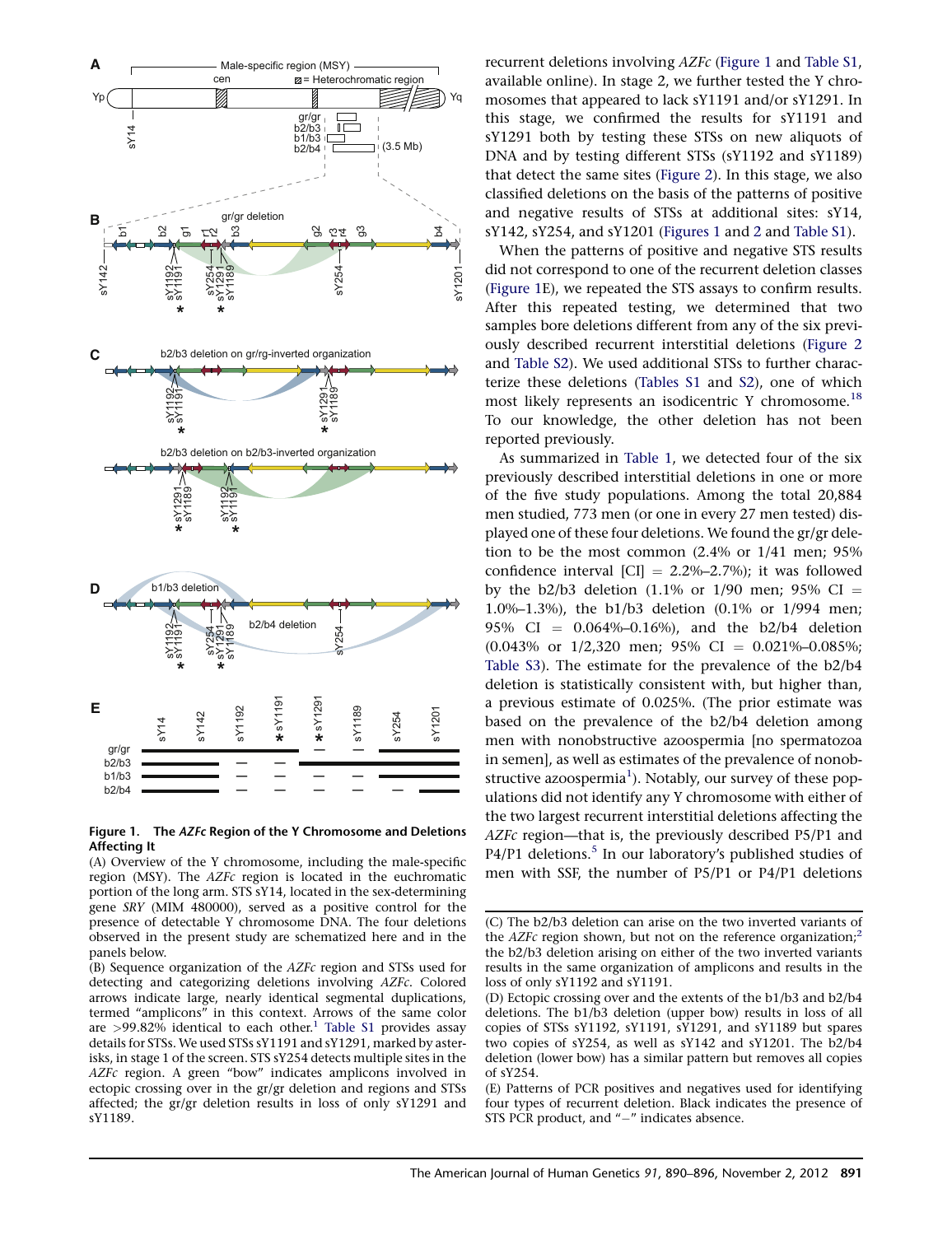#### <span id="page-2-0"></span>Table 1. Proportions of Deletions by Study Population

|                      | <b>Number of Samples</b> |                  |                |                      |                  |                        |
|----------------------|--------------------------|------------------|----------------|----------------------|------------------|------------------------|
|                      | India                    | <b>Poland</b>    | <b>Tunisia</b> | <b>United States</b> | Vietnam          | <b>All Populations</b> |
| Total samples        | 404                      | 4,671            | 578            | 15,124               | 107              | 20,884                 |
| No deletion          | 373 (92%)                | 4,445 (95%)      | 533 (92%)      | 14,668 (97%)         | 90 (84%)         | 20,109 (96%)           |
| Any deletion         | 31 (7.7%)                | 226 (4.8%)       | 45 (7.8%)      | 456 (3%)             | 17 (16%)         | 775 (3.7%)             |
| gr/gr                | 27 (6.7%)                | 115 (2.5%)       | 41 (7.1%)      | 312 (2.1%)           | 16 (15%)         | 511 (2.4%)             |
| b2/b3                | $2(0.5\%)$               | 105 (2.2%)       | $3(0.52\%)$    | 121 (0.8%)           | $1(0.93\%)$      | 232 (1.1%)             |
| b1/b3                | $2(0.5\%)$               | 2(0.043%)        | 1(0.17%)       | $16(0.11\%)$         | $\mathbf 0$      | 21 (0.10%)             |
| $b2/b4^a$            | $\boldsymbol{0}$         | 2(0.043%)        | $\overline{0}$ | $7(0.046\%)$         | $\boldsymbol{0}$ | 9(0.043%)              |
| P5/P1                | $\boldsymbol{0}$         | $\boldsymbol{0}$ | $\overline{0}$ | $\mathbf{0}$         | $\mathbf{0}$     | $\mathbf{0}$           |
| P4/P1                | $\mathbf{0}$             | $\mathbf{0}$     | $\overline{0}$ | $\overline{0}$       | $\overline{0}$   | $\mathbf{0}$           |
| Unusual <sup>b</sup> | $\mathbf{0}$             | 2(0.043%)        | $\overline{0}$ | $\Omega$             | $\mathbf{0}$     | $2(0.0096\%)$          |

<sup>a</sup> Fnumerated in Table S3.

<sup>a</sup>Enumerated in [Table S3.](#page-5-0)<br><sup>b</sup>Deletions not falling into one of the categories of recurrent deletions; see [Table S2](#page-5-0) for details.

was about one fourth of the number of b2/b4 deletions.<sup>[5](#page-5-0)</sup> The present study would have detected P5/P1 or P4/P1 deletions had they been present, but we found none in the 20,884 men tested (95% CI = 0%–0.014%). This is fewer than expected but is still statistically consistent with our published work.<sup>[5](#page-5-0)</sup>

There are two previously reported instances in which the prevalence of an AZFc-region deletion varies strongly by population: (1) the high prevalence of the b2/b3 deletion around the Baltic Sea is due to the prevalence of haplogroup N1 chromosomes, all of which contain the

 $b2/b3$  deletion,<sup>[2,7](#page-5-0)</sup> and (2) the high prevalence of the gr/gr deletion in Japan is due to the prevalence of haplogroup D2a chromosomes, $6$  all of which contain the gr/gr deletion. Motivated by these examples, we examined variation in the prevalence of each of the AZFc-region deletions across the five populations studied. We found that prevalence varies significantly for two of the AZFc-region deletions: gr/gr and b2/b3 (Table 1). Prevalence of the gr/gr deletion ranges from 2% (in the United States) to 15% (in Vietnam) ( $p < 10^{-20}$  for the proportions of gr/grdeleted versus non-gr/gr-deleted chromosomes by Fisher's



#### Figure 2. Workflow for Detecting and Categorizing Deletions Involving AZFc

In stage 1, we tested 21,261 DNA samples for the presence of STSs sY1191 and sY1291; 19,168 samples were scored positive for both STSs. The 2,093 samples that were scored negative for one or both STSs were subject to further testing in stage 2 with the use of the STSs shown. Also, sY1191 and sY1291, marked by asterisks, were retested. This allowed us to categorize the deletions as shown. As expected, stage 2 retesting revealed that some STSs deemed absent in stage 1 were in fact present. For example, 492 samples that were scored negative for sY1191 in stage 1 were scored positive in stage 2. This was because we set a liberal threshold in stage 1 for scoring sY1191 absence to avoid missing deletions. We also determined in stage 2 that 377 DNA samples were not usable; we could not reliably amplify positive control STSs in these samples. Thus, the total number of samples assayed was 20,884.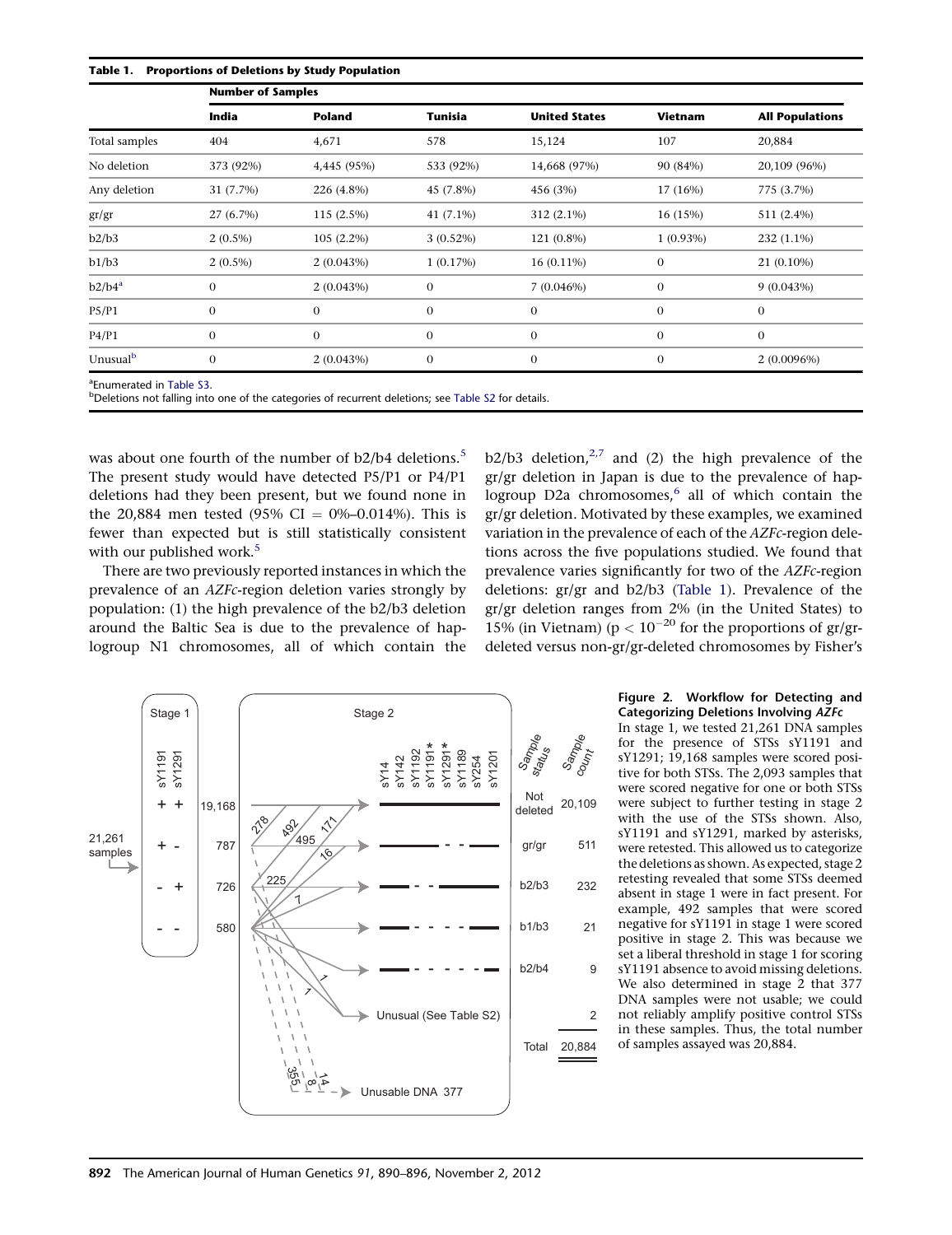exact test, two-sided). Prevalence of the b2/b3 deletion ranges from 0.5% (in India) to 2.2% (in Poland) ( $p <$  $10^{-11}$  for the proportions of b2/b3-deleted versus nonb2/b3-deleted chromosomes). By contrast, prevalences of the b1/b3 and b2/b4 deletions do not vary significantly across the five populations ( $p > 0.8$  and  $p = 1$  for the b1/b3 and b2/b4 deletions, respectively). The difference in prevalence of the b2/b3 deletion across the five populations appears to be largely due to differences in the prevalence of haplogroup N1 chromosomes: considering only non-N1 chromosomes, the prevalence of the b2/b3 deletion does not vary significantly across the five populations  $(p > 0.15$ ; see [Table S4](#page-5-0)).

As suggested by the examples of the b2/b3 deletion in haplogroup N1 and the gr/gr deletion in haplogroup D2a, variation in deletion prevalence across populations might be due to a combination of two factors: (1) variation in deletion prevalence across Y chromosome haplogroups and (2) the enrichment for these haplogroups in particular populations. Therefore, we investigated whether deletion prevalence varies by haplogroup within the two largest population samples, those from Poland and the United States. Using seven Y chromosome SNPs, we assigned deleted chromosomes and a subsample of nondeleted chromosomes to one of nine Y chromosome haplogroups ([Table S5\)](#page-5-0).<sup>[19](#page-6-0)</sup> Figure 3 summarizes the findings and analysis. We excluded haplogroup N1, in which essentially all chromosomes have a b2/b3 deletion, to allow us to focus on other differences in deletion prevalence across haplogroups. We found, for example, that haplogroup R1a is significantly enriched among gr/gr-deleted chromosomes in the Polish population and among b1/b3-deleted chromosomes in the United States population. In both the Polish and United States populations, non-N1 b2/ b3-deleted chromosomes, as compared to nondeleted chromosomes, show significant differences in haplogroup distribution (Figure 3 and [Table S6](#page-5-0) provide statistical details). Thus, these populations include haplogroups (in addition to N1) that are enriched with the b2/b3 deletion. Of particular note is that two haplogroups—BC\*xDEF and E—are enriched among b2/b3-deleted chromosomes in both Poland and the United States. The simplest explanation is that there exists in each of these haplogroups some yet-unidentified sub-branch that features the b2/b3 deletion—just as it is a universal feature of haplogroup N1.

The current results, together with previous findings, allow us to estimate several population-genetic and epidemiological parameters for three AZFc-region deletions that cause or predispose to SSF: gr/gr, b1/b3, and b2/b4 (in decreasing order of prevalence in the general population). We will discuss them in order of their relative contributions to SSF in the population: b2/b4, gr/gr, and b1/b3.

The 3.5 Mb b2/b4 deletion almost always causes SSF, and it is therefore extremely rare for men with the b2/ b4 deletion to father children without medical assistance. $15,21,22$  In addition, the available evidence indicates that the b2/b4 deletion does not otherwise impair



Figure 3. Proportions of Deleted and Undeleted Chromosomes by Y Haplogroup

(A) Proportions of chromosomes in each Y haplogroup within four deletion classes: undeleted (purple), gr/gr (green), b2/b3 (orange), and b1/b3 (blue). Haplogroups are defined in (B). The height of each bar indicates the proportion of Y chromosomes in that haplogroup within a particular deletion class. For example, the prevalence of gr/gr-deleted chromosomes across haplogroups in the United States sample mirrors that of nondeleted chromosomes, as shown by the fact that the heights of green columns (gr/grdeleted chromosomes) are similar to the heights of purple columns (nondeleted chromosomes). By contrast, in the Polish sample, the column representing gr/gr-deleted chromosomes in haplogroup F\*xK is lower than the column representing nondeleted chromosomes, but for haplogroup R1a, the gr/gr-deletion column is higher than the column representing nondeleted chromosomes. This indicates that gr/gr-deleted chromosomes are underrepresented in F\*xK and overrepresented in R1a. As discussed in the text, branch N1 was excluded from the analysis. Triangles mark haplogroups that make major contributions to variation in prevalence across haplogroups on the basis of their standardized residuals.<sup>[20](#page-6-0)</sup> [Table S6](#page-5-0) provides statistical details, including counts.

(B) Genealogical tree of human Y chromosomes used in determining Y haplogroups for this study. Branch tips are labeled with haplogroup designations with the use of terminology from Karafet et al.<sup>[19](#page-6-0)</sup> SNPs shown along branches are summarized in Karafet et al.[19](#page-6-0) Three haplogroups are defined by a single variant and are monophyletic (E, N1, and R1a); remaining haplogroups are paraphyletic [\(Table S5](#page-5-0)). The SRY10831 polymorphism reflects an  $A > G$  mutation early in the history of extant Y chromosomes; its reversion in an M207-derived chromosome defines branch R1a.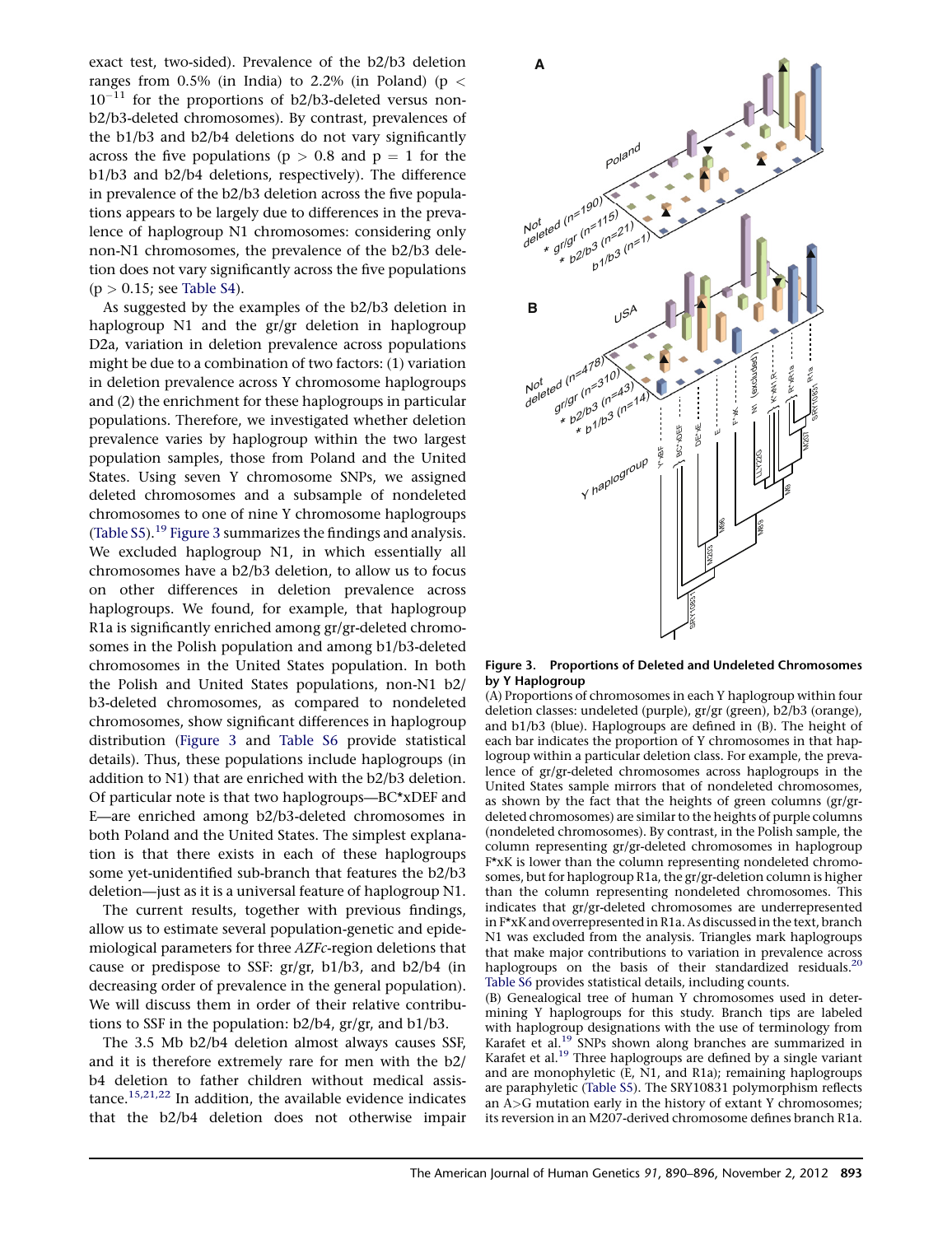|                                                                         | <b>Deletion Type</b>                                                                         |                                    |                                    |  |  |
|-------------------------------------------------------------------------|----------------------------------------------------------------------------------------------|------------------------------------|------------------------------------|--|--|
|                                                                         | b2/b4                                                                                        | gr/gr                              | b1/b3                              |  |  |
| <b>Prevalence in Population</b>                                         |                                                                                              |                                    |                                    |  |  |
| Total number of men tested                                              | 20,884                                                                                       | $19,113^a$                         | 20,884                             |  |  |
| Number of men with deletion                                             | 9                                                                                            | 427 <sup>a</sup>                   | 21                                 |  |  |
| Percentage of men with deletion (95% CI)                                | $0.043(0.021 - 0.085)$                                                                       | $2.2(2.0-2.5)$                     | $0.10(0.064 - 0.16)$               |  |  |
| <b>Prevalence among Men with SSF</b>                                    |                                                                                              |                                    |                                    |  |  |
| Total number of men tested                                              | 713                                                                                          | 4,685                              | 3,956                              |  |  |
| Number of men with deletion                                             | 42                                                                                           | 194                                | 10                                 |  |  |
| Percentage of men with deletion (95% CI)                                | $5.9(4.3-7.9)$                                                                               | $4.1(3.6-4.8)$                     | $0.25(0.13 - 0.48)$                |  |  |
| Source of data                                                          | Oates et al. <sup>15</sup>                                                                   | new data and literature (Table S7) | new data and literature (Table S7) |  |  |
| <b>Calculated Parameters</b>                                            |                                                                                              |                                    |                                    |  |  |
| Relative risk of SSF (95% CI)                                           | 145 (85-310)                                                                                 | $1.9(1.6-2.2)$                     | $2.5(1.2-4.6)$                     |  |  |
| Percentage of deletion-bearing men<br>who have SSF (bootstrap 95% CI)   | 100 (assumed 100)                                                                            | $1.4(0.63 - 2.3)$                  | $1.8(0.63 - 4.1)$                  |  |  |
| Attributable risk percentage of SSF <sup>b</sup><br>(bootstrap 95% CI)  | 99 (99-100)                                                                                  | $47(39-54)$                        | $60(17-78)$                        |  |  |
| Population-attributable risk percentage<br>of $SSFc$ (bootstrap 95% CI) | $5.9(4.4-7.4)$                                                                               | $2.0(1.4-2.5)$                     | $0.15(0.022 - 0.29)$               |  |  |
| $\mu$ (95% CI)                                                          | $4.3 \times 10^{-4}$ (= prevalence)<br>$(2.1 \times 10^{-4} \text{ to } 8.5 \times 10^{-4})$ |                                    |                                    |  |  |

We estimated parameters from prevalences in unselected populations and prevalences among men with SSF as discussed in the text and the [Supplementary Note.](#page-5-0) The following abbreviations are used: CI, confidence interval; SSF, severe spermatogenic failure; and  $\mu$ , mutation rate per father-to-son transmission of a Y chromosome.

<sup>a</sup>For gr/gr deletions, we considered only the Polish and United States populations, which best matched the bulk of the data in the literature on gr/gr-deletion prevalence among men with SSF ([Table S7](#page-5-0)).<br><sup>b</sup>ln men with a given deletion, the percentar

<sup>n</sup>In men with a given deletion, the percentage of SSF that is due to that deletion. [Supplemental Data](#page-5-0) provide details of calculations.<br><sup>c</sup>The percentage of SSF due to the given deletion in the population

The percentage of SSF due to the given deletion in the population.

viability or health. Accordingly, the prevalence of the b2/ b4 deletion in the current study (one out of every 2,320 men; Table 2) should approximate the rate at which the deletion arises anew, by mutation, in each father-to-son transmission of a Y chromosome. We estimate that the b2/b4 deletion increases a man's risk of SSF by a factor of 145 and that it accounts for about 5.9% of SSF cases in the population (Table 2). Given the present estimate of the prevalence of the b2/b4 deletion in the general population (9 deletions in 20,884 men tested) and an estimate of its prevalence among men with SSF  $(42/713)$ , <sup>[15](#page-6-0)</sup> we can also estimate the prevalence of SSF in the population as  $(9/20,884) / (42/713) = 0.0073$  (95% CI = 0.0034– 0.013 by bootstrap resampling).

We now compare and contrast these b2/b4 parameters with those for the 1.6 Mb gr/gr deletion. As with the b2/b4 deletion, accumulated evidence from multiple studies indicates that the gr/gr deletion increases risk of SFF.<sup>[13,14,16,17](#page-6-0)</sup> But here, the contrasts between the gr/gr and b2/b4 deletions begin. Using the prevalence results from the current study, together with previously published data ([Table S7\)](#page-5-0), we estimate that the gr/gr deletion increases a man's risk of SSF by only a factor of 1.9 (Table 2) and that only about 1.4% of men with the

gr/gr deletion are affected by SSF. Nonetheless, the high prevalence of the gr/gr deletion in the general population results in its accounting for about 2.0% of SFF cases (Table 2). We calculate that new gr/gr deletions arise at a rate of roughly  $1.4 \times 10^{-4}$  per father-to-son transmission of the Y chromosome [\(Supplementary Note](#page-5-0)).

We also performed parallel analyses of the 1.6 Mb b1/b3 deletion. In this case, we analyzed data from 15 published studies, along with our own unpublished data as detailed in [Tables S7](#page-5-0) and [S8.](#page-5-0) Among a total of 3,956 men with SSF, there were ten with the b1/b3 deletion. Table 2 shows estimates of population-genetic and epidemiological parameters based on these data. The confidence intervals are wider than for the gr/gr deletion because the b1/b3 deletion is much rarer, but the analysis nevertheless indicates that the b1/b3 deletion increases a man's risk of SSF by a factor of about 2.5, ( $p = 0.023$  by Fisher's exact test, two sided). Even so, only 1.8% of men with the b1/b3 deletion are affected by SSF, and the b1/b3 deletion accounts for only 0.15% of SSF (Table 2). The low prevalence of the b1/b3 deletion (0.1%, Table 2) appears to stem primarily from the relatively low rate at which it arises:  $1.1 \times 10^{-5}$  per father-to-son transmission of the Y chromosome [\(Supplementary Note\)](#page-5-0).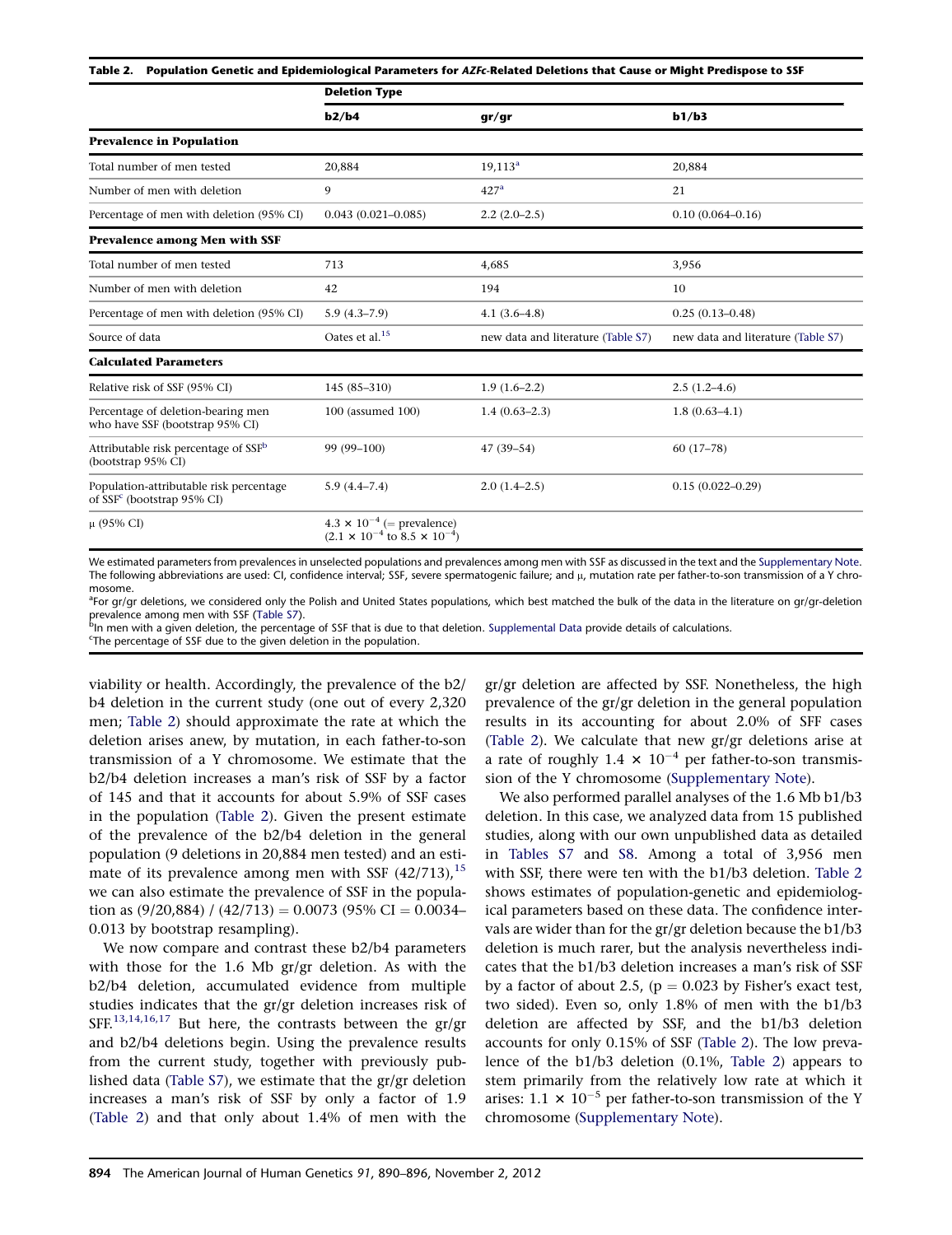<span id="page-5-0"></span>In contrast to the b2/b4, gr/gr, and b1/b3 deletions, the b2/b3 deletion has not been shown to increase the risk of SSF above the population average in either published literature on populations of European ancestry or our own data.

In conclusion, the six previously described deletions that affect the AZFc region vary dramatically in prevalence in the general population—this prevalence ranges from undetectability of the P5/P1 and P4/P1 deletions in our sample of 20,884 men to a prevalence of 15% in the case of the gr/gr deletion in the Vietnamese population. On the basis of present and previous findings, we conclude that five of these six previously described deletions including the b1/b3 deletion—increase a man's risk of SSF. With regard to SSF and its occurrence in the population, we conclude that one rare variant of major effect (the b2/b4 deletion) and one common variant of modest effect (the gr/gr deletion) together account for about 8% of cases; these two deletions are largely responsible for the AZFc region's contribution to SSF in the population.

On a broader scale, our findings raise important questions about the mutability of structurally complex regions on the X chromosome and autosomes. The high rates at which the gr/gr and b2/b4 deletions arise anew on the Y chromosome suggest that, aggregated across the entirety of the genome, large-scale deletions or amplifications might contribute substantially to the load of deleterious new mutations. Indeed, investigators have already reported that large-scale copy-number mutations often underlie intellectual disability, schizophrenia, developmental delay, and congenital anomalies, $23-27$  consistent with the fact that these types of mutations contribute substantially to mutational load. The picture remains far from complete, however, partly because of the difficulty of comprehensively identifying, on a genome-wide scale, regions that are prone to massive structural change. In fact, regions that are rich in segmental duplications or structural polymorphism might be missing from, or misassembled in, the human reference sequence. $28-30$  It will be important to generate more accurate reference sequence for such regions, which is possible with the use of approaches such as the SHIMS technique that we used to sequence the  $AZFc$  region.<sup>1,8</sup>

### Supplemental Data

Supplemental Data include eight tables and a supplemental note and can be found with this article online at [http://www.cell.](http://www.cell.com/AJHG) [com/AJHG](http://www.cell.com/AJHG).

### Acknowledgments

We thank Gail Farino for many contributions to the bench work for this study; Michael C. Summers for DNA and blood samples; Jennifer Hughes for help in assembling the manuscript; and Winston Bellott, Gregoriy Dokshin, Alexander Godfrey, Yueh-Chiang Hu, Mina Kojima, Julian Lange, Amanda Larracuente, Tatyana Pyntikova, and Shirleen Soh for helpful comments. This work was supported by the National Institutes of Health, the Howard Hughes Medical Institute, and the Singapore Ministry of Health and Agency for Science, Technology, and Research.

Received: July 13, 2012 Revised: August 27, 2012 Accepted: September 4, 2012 Published online: October 25, 2012

## Web Resources

The URL for data presented herein is as follows:

Online Mendelian Inheritance in Man (OMIM), [http://www.](http://www.omim.org) [omim.org](http://www.omim.org)

### References

- 1. Kuroda-Kawaguchi, T., Skaletsky, H., Brown, L.G., Minx, P.J., Cordum, H.S., Waterston, R.H., Wilson, R.K., Silber, S., Oates, R., Rozen, S., and Page, D.C. (2001). The AZFc region of the Y chromosome features massive palindromes and uniform recurrent deletions in infertile men. Nat. Genet. 29, 279–286.
- 2. Repping, S., van Daalen, S.K., Korver, C.M., Brown, L.G., Marszalek, J.D., Gianotten, J., Oates, R.D., Silber, S., van der Veen, F., Page, D.C., and Rozen, S. (2004). A family of human Y chromosomes has dispersed throughout northern Eurasia despite a 1.8-Mb deletion in the azoospermia factor c region. Genomics 83, 1046–1052.
- 3. Reijo, R., Lee, T.Y., Salo, P., Alagappan, R., Brown, L.G., Rosenberg, M., Rozen, S., Jaffe, T., Straus, D., Hovatta, O., et al. (1995). Diverse spermatogenic defects in humans caused by Y chromosome deletions encompassing a novel RNA-binding protein gene. Nat. Genet. 10, 383–393.
- 4. Vogt, P.H., Edelmann, A., Kirsch, S., Henegariu, O., Hirschmann, P., Kiesewetter, F., Köhn, F.M., Schill, W.B., Farah, S., Ramos, C., et al. (1996). Human Y chromosome azoospermia factors (AZF) mapped to different subregions in Yq11. Hum. Mol. Genet. 5, 933–943.
- 5. Repping, S., Skaletsky, H., Lange, J., Silber, S., Van Der Veen, F., Oates, R.D., Page, D.C., and Rozen, S. (2002). Recombination between palindromes P5 and P1 on the human Y chromosome causes massive deletions and spermatogenic failure. Am. J. Hum. Genet. 71, 906–922.
- 6. Repping, S., Skaletsky, H., Brown, L., van Daalen, S.K.M., Korver, C.M., Pyntikova, T., Kuroda-Kawaguchi, T., de Vries, J.W.A., Oates, R.D., Silber, S., et al. (2003). Polymorphism for a 1.6-Mb deletion of the human Y chromosome persists through balance between recurrent mutation and haploid selection. Nat. Genet. 35, 247–251.
- 7. Fernandes, S., Paracchini, S., Meyer, L.H., Floridia, G., Tyler-Smith, C., and Vogt, P.H. (2004). A large AZFc deletion removes DAZ3/DAZ4 and nearby genes from men in Y haplogroup N. Am. J. Hum. Genet. 74, 180–187.
- 8. Hughes, J.F., and Rozen, S. (2012). Genomics and genetics of human and primate y chromosomes. Annu. Rev. Genomics Hum. Genet. 13, 83–108.
- 9. Skaletsky, H., Kuroda-Kawaguchi, T., Minx, P.J., Cordum, H.S., Hillier, L., Brown, L.G., Repping, S., Pyntikova, T., Ali, J., Bieri, T., et al. (2003). The male-specific region of the human